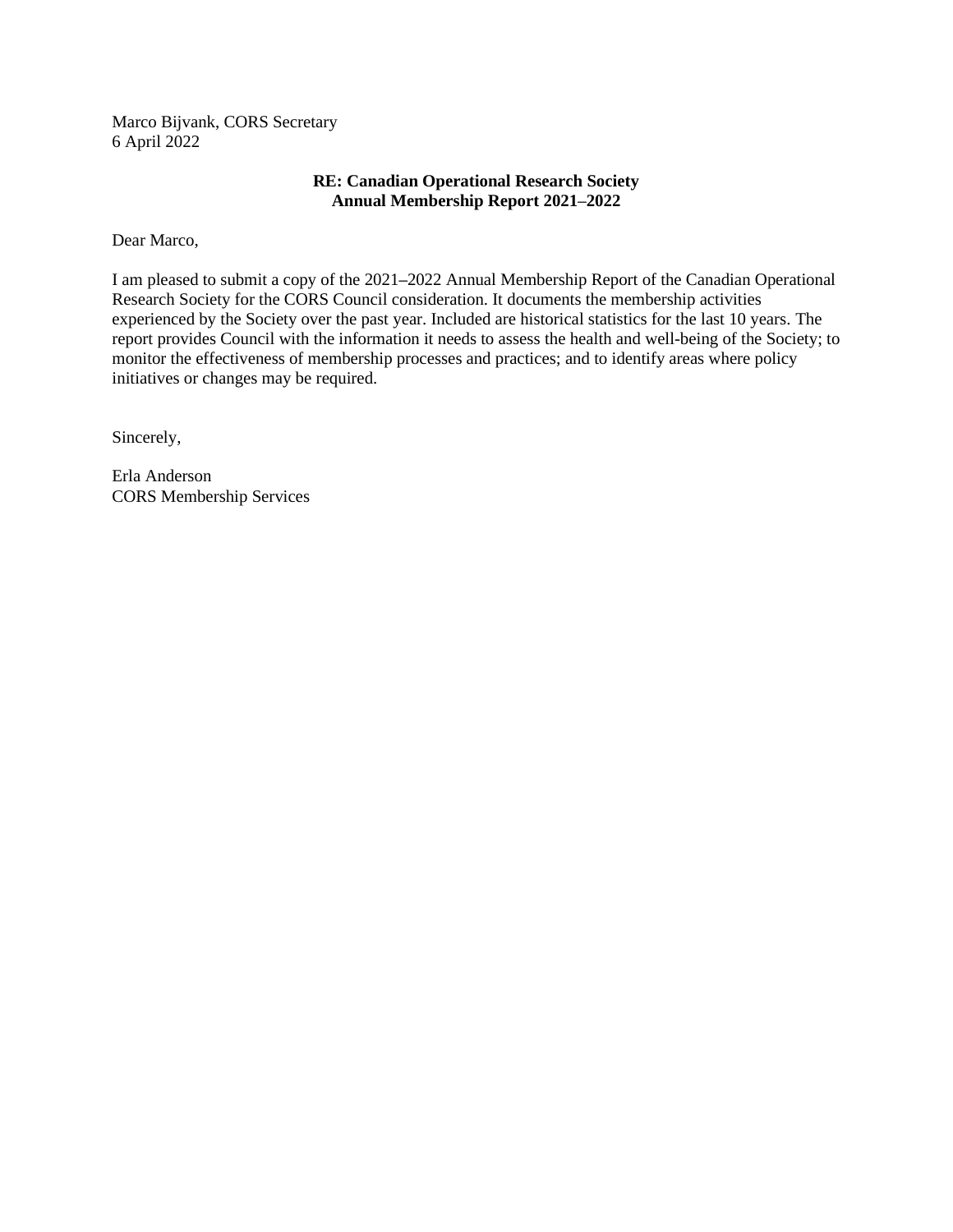# *OVERALL*

As shown in Table 1 and Figure 1, total membership in the Canadian Operational Research Society at the end of the 2021–20212membership year (March 31) was 612<sup>1</sup>, which was 197 more than the 2020–2021 membership year representing the highest increase in 10 years of 47.5%.

Membership retention and efforts to encourage former members to rejoin should remain a priority for the society.

| <b>Membership Year</b> | <b>Total Membership</b> | <b>Change in Membership</b> | <b>Growth Rate</b> |
|------------------------|-------------------------|-----------------------------|--------------------|
| 2012-2013              | 462                     | $-11$                       | $-2.3%$            |
| 2013-2014              | 479                     | 17                          | 3.7%               |
| 2014-2015              | 440                     | $-39$                       | $-8.1\%$           |
| 2015-2016              | 424                     | $-16$                       | $-3.6%$            |
| 2016-2017              | 469                     | 45                          | 10.6%              |
| 2017-2018              | 407                     | $-62$                       | $-13.2%$           |
| 2018-2019              | 483                     | 76                          | 18.7%              |
| 2019-2020              | 409                     | $-74$                       | $-15.3%$           |
| 2020-2021              | 415                     | $+6$                        | 1.5%               |
| 2021-2022              | 612                     | $+197$                      | 47.5%              |

*Table 1: CORS Membership 2012–2013 to 2022–2022 as of March 31*

*Figure 1: CORS Membership 2012–2013 to 2021–2022 as of March 31*



<sup>1</sup> See the "Discontinued Members" section for details.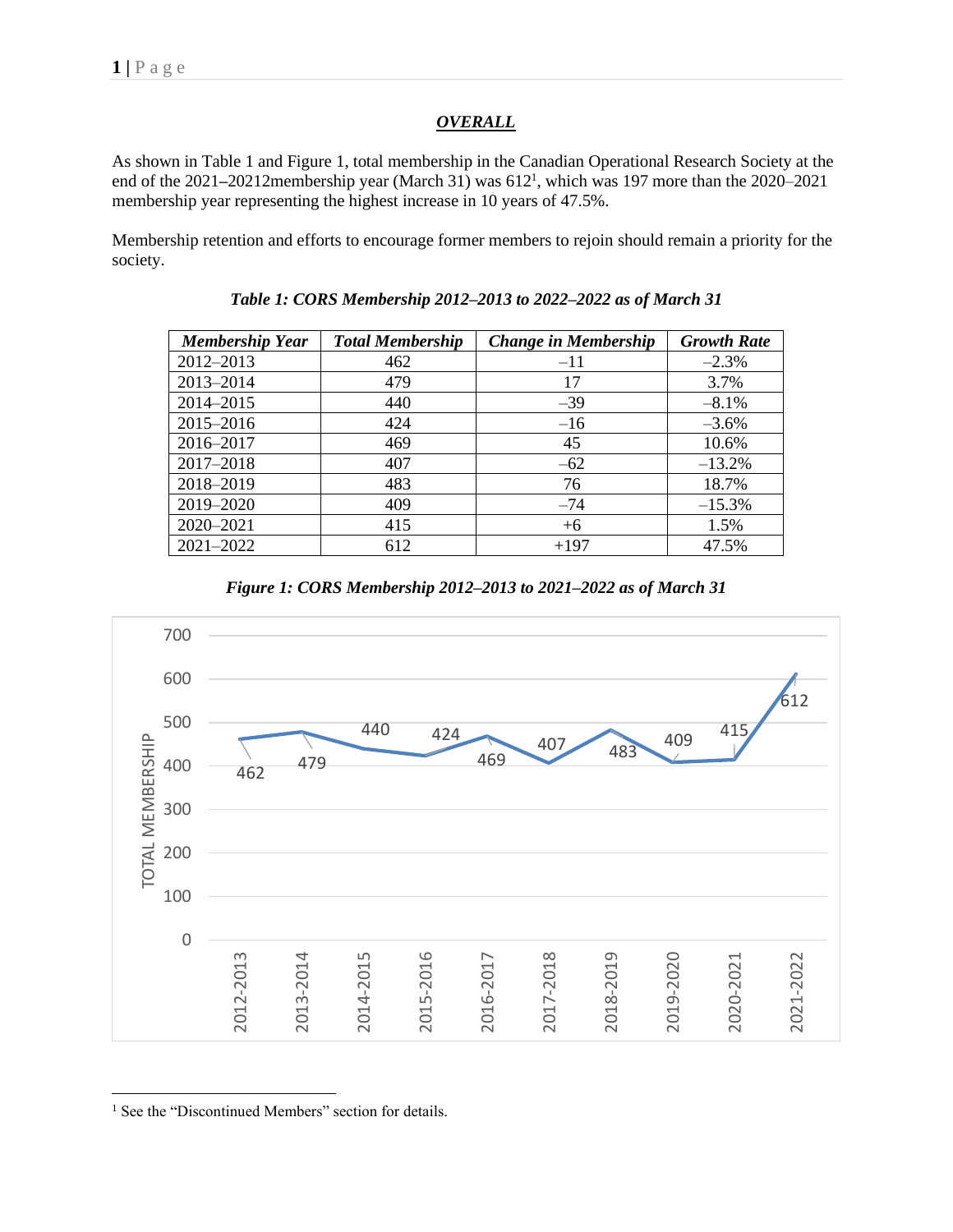# *MEMBERSHIP BY MEMBER TYPE*

The distribution of CORS membership by member type is presented by absolute number in Table 2, by percentage of total membership in Table 3 and graphically in Figure 2. In the 2021–2022 membership year, 309 or 51% of the membership were Regular Members, 14 or 2% were Retired Members, 278 or 45% were Student Members, and 11 or 2% were Emeritus Members. Efforts should continue to recruit student members to the Society by 1) CORS members in academia promoting the benefits of membership to their students, 2) coordinators promoting the CORS Diploma at their institutions, 3) practical application articles in the CORS Bulletin, and 4) professional development activities/opportunities by local chapters.

| <b>Member Type</b> | 2013<br>2012- | 2014<br>$\dot{\phantom{1}}$<br>201. | 2015<br>2014 | 2016<br>2015 | 2017<br>2016- | 2018<br>↖<br><b>201</b> | 2019<br>2018 | 2020<br>2019. | 2021<br>2020- | $-2022$<br>2021 |
|--------------------|---------------|-------------------------------------|--------------|--------------|---------------|-------------------------|--------------|---------------|---------------|-----------------|
| Regular            | 281           | 282                                 | 250          | 252          | 290           | 231                     | 268          | 244           | 246           | 309             |
| Retired            | 14            | 15                                  | 12           | 16           | 13            | 17                      | 22           | 15            | 11            | 14              |
| Student            | 160           | 174                                 | 170          | 149          | 158           | 151                     | 184          | 141           | 148           | 278             |
| Emeritus           | 7             | 8                                   | 8            | 7            | 8             | 8                       | 9            | 9             | 10            | 11              |
| Total              | 462           | 479                                 | 440          | 424          | 469           | 407                     | 483          | 409           | 415           | 612             |

*Table 2: CORS Membership by Member Type 2012–2013 to 2021***–***2022*



*Figure 2: CORS Membership by Member Type 2012–2013 to 2021***–***2022*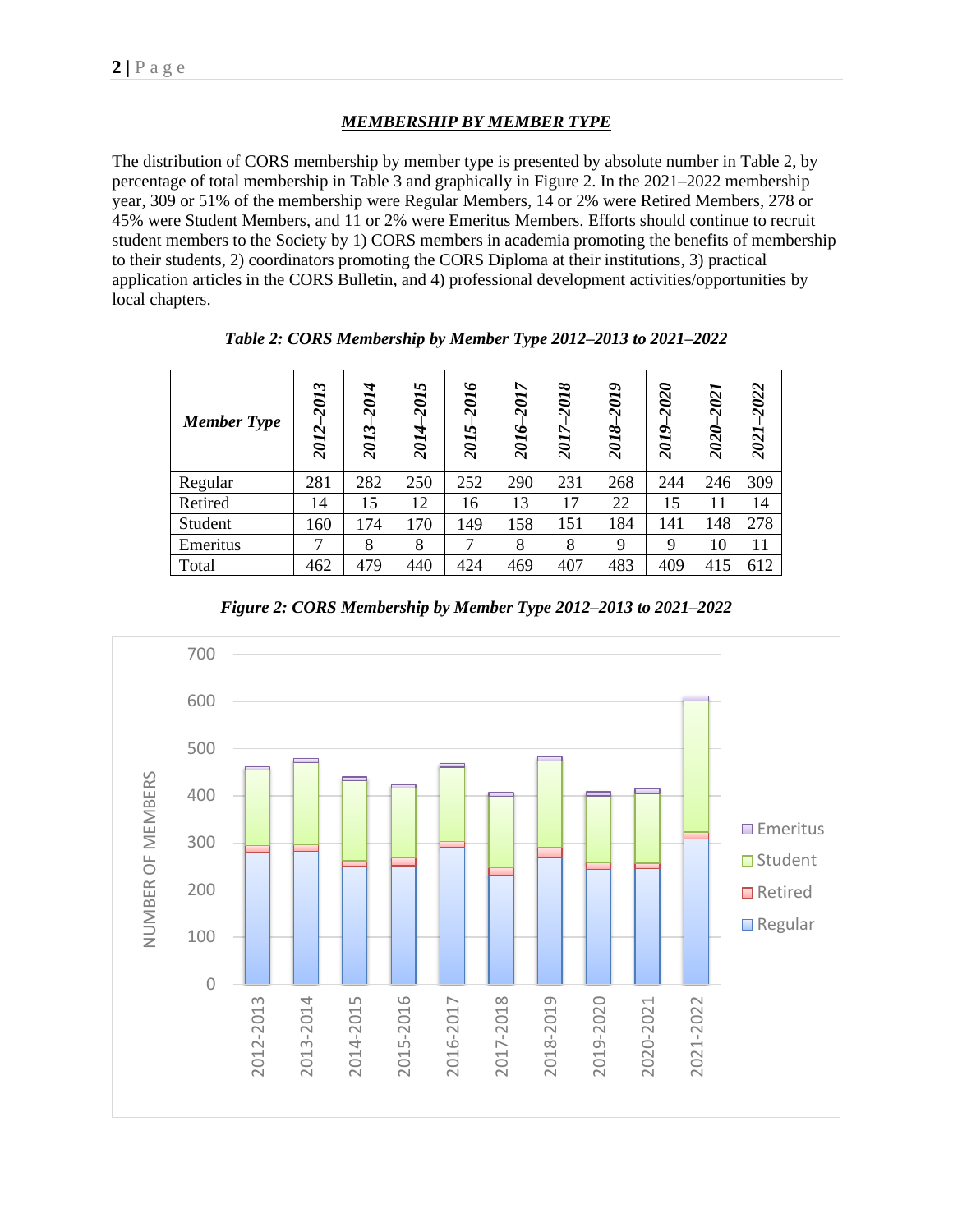| <b>Member Type</b> | $\sim$<br><b>201</b><br>2012 | 2014<br>2013 | 5<br><b>107</b><br>2014 | $\bullet$<br><b>201</b><br>n<br>201. | ↖<br>201<br>2016 | ∞<br>$\vec{v}$<br><b>Z01</b> | ৽<br><b>107</b><br>◇<br>201 | 2020<br>2019 | ∼<br>202<br>2020 | $\sim$<br>202.<br>2021 |
|--------------------|------------------------------|--------------|-------------------------|--------------------------------------|------------------|------------------------------|-----------------------------|--------------|------------------|------------------------|
| Regular            | 61%                          | 59%          | 57%                     | 59%                                  | 62%              | 57%                          | 55%                         | 60%          | 59%              | 51%                    |
| Retired            | 3%                           | 3%           | 3%                      | 4%                                   | 2%               | 3%                           | 5%                          | 3%           | 3%               | 2%                     |
| Student            | 35%                          | 36%          | 38%                     | 35%                                  | 34%              | 37%                          | 38%                         | 35%          | 36%              | 45%                    |
| Emeritus           | 1%                           | 2%           | 2%                      | 2%                                   | 2%               | 3%                           | 2%                          | 2%           | 2%               | 2%                     |
| Total              | 100%                         | 100%         | 100%                    | 100%                                 | 100%             | 100%                         | 100%                        | 100%         | 100%             | 100%                   |

*Table 3: Percentage Distribution of CORS Membership by Member Type 2012–2013 to 2021***–***2022*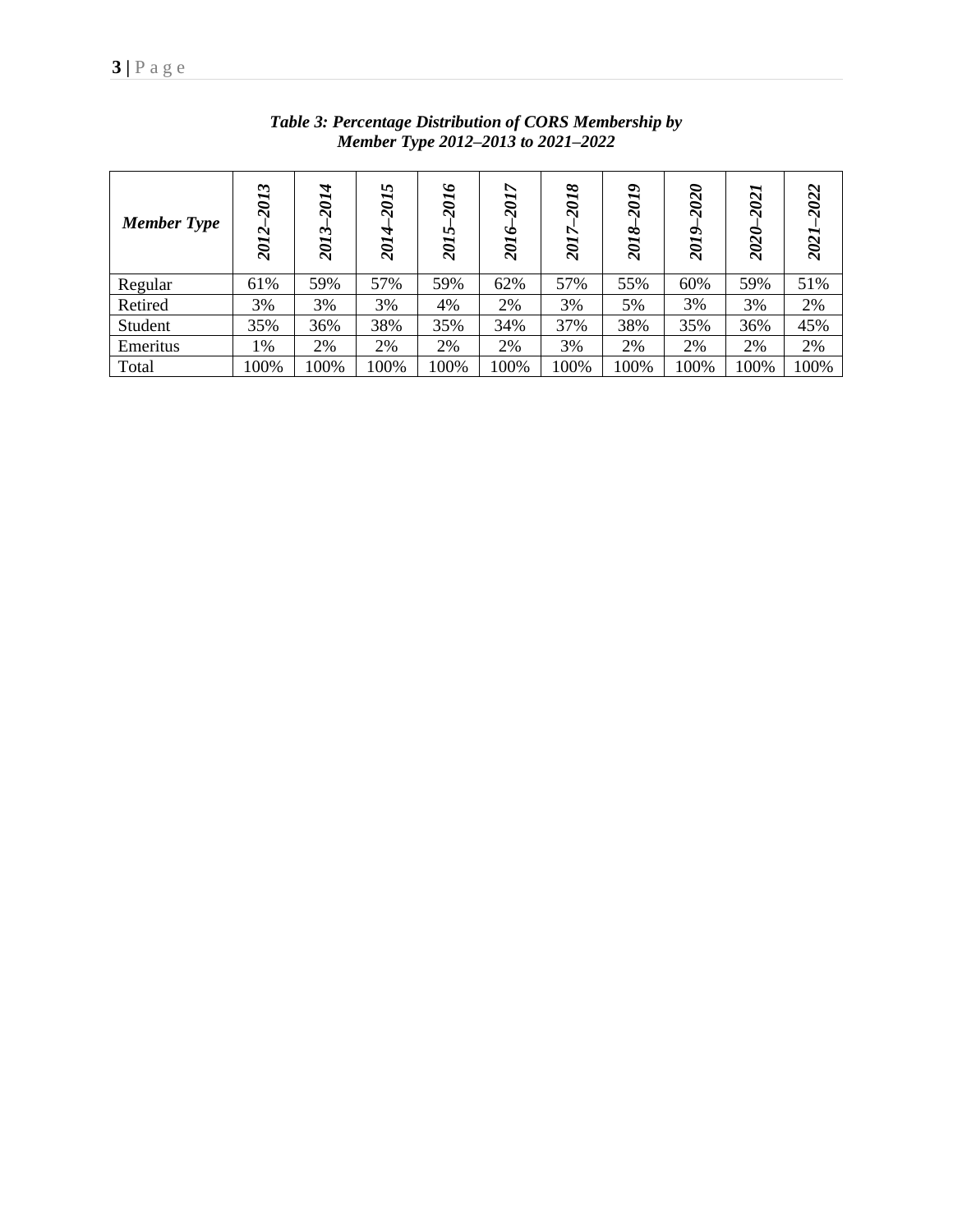#### *MEMBERSHIP BY SECTION AND CHAPTER*

The distribution of the Society's membership by section and chapter is presented in Table 4. The term "chapter" is used for student groupings. The International Section consists of members living outside of Canada. For the first time in 10 years, members living outside of Canada constitute the largest group, at 68. The SW Ontario and Toronto Section are the largest with 67 each or 11% each of the total membership.

The distribution of the Society's membership by section and member type as of March 31 is presented in Table 5 and Figure 3. Fifteen (15) sections and chapters experienced a gain in members over the 2020– 2021 membership year. Members who live outside of Canada constituted the group with the largest gain (+35). The Toronto Student Chapter gained 30 members, and the Montreal Student Chapter gained 28. There was a loss in members in one section. The Winnipeg Section has one member.

The Toronto Section and Montreal Section (including the Student Chapters) have the largest number of Student Members at 59 each or 21% each of the student membership, followed by the SW Ontario Section (including Waterloo Student Chapter at 49 or 18%. One Emeritus Membership was awarded in the 2021–2022 membership year.

| <b>Section (Chapter)</b> | 2012–2013 | 2013-2014      | 5<br>2014-201  | 2015-2016                | 2016–2017 | 2017-2018      | 2018-2019 | 2019–2020      | 2020-202 | 2021-2022    |
|--------------------------|-----------|----------------|----------------|--------------------------|-----------|----------------|-----------|----------------|----------|--------------|
| Vancouver                | 57        | 77             | 34             | 28                       | 37        | 18             | 24        | 25             | 23       | 44           |
| Edmonton                 | 18        | 19             | 11             | 14                       | 16        | 11             | 10        | 11             | 9        | 13           |
| Calgary                  | 23        | 23             | 24             | 26                       | 34        | 23             | 27        | 22             | 19       | 23           |
| Saskatoon                | 12        | 13             | 12             | 9                        | 10        | 12             | 18        | 15             | 15       | 13           |
| Winnipeg                 | 8         | 5              | $\overline{4}$ | 8                        | 10        | $\overline{4}$ | 5         | $\overline{2}$ | 1        | $\mathbf{1}$ |
| SW Ontario               | 55        | 55             | 53             | 58                       | 63        | 40             | 49        | 46             | 48       | 67           |
| Waterloo Student         | 8         | 9              | 11             | $\tau$                   | 14        | 23             | 24        | 21             | 25       | 28           |
| Toronto                  | 64        | 58             | 53             | 51                       | 62        | 55             | 63        | 57             | 54       | 67           |
| <b>Toronto Student</b>   | 35        | 26             | 29             | 25                       | 25        | 24             | 38        | 29             | 29       | 59           |
| Ottawa                   | 30        | 29             | 36             | 23                       | 16        | 14             | 26        | 19             | 21       | 33           |
| Kingston                 | 9         | 10             | 13             | 11                       | 13        | 12             | 11        | $\overline{7}$ | 6        | 11           |
| Montreal                 | 62        | 70             | 76             | 80                       | 41        | 38             | 45        | 42             | 46       | 58           |
| <b>Montreal Student</b>  |           |                |                | $\overline{\phantom{a}}$ | 26        | 40             | 39        | 30             | 31       | 59           |
| Quebec                   | 25        | 29             | 31             | 19                       | 17        | 14             | 12        | 15             | 16       | 18           |
| Quebec Student           |           | $\overline{a}$ |                | 13                       | 11        | 15             | 13        | 8              | $\tau$   | 9            |
| Atlantic                 | 27        | 25             | 29             | 26                       | 33        | 34             | 43        | 32             | 32       | 41           |
| International            | 26        | 27             | 20             | 20                       | 37        | 26             | 36        | 28             | 33       | 68           |
| Total                    | 462       | 479            | 440            | 424                      | 469       | 407            | 483       | 409            | 415      | 612          |

|  | Table 4: CORS Membership by Section (Chapter) 2012-2013 to 2021-2022 |  |  |  |  |
|--|----------------------------------------------------------------------|--|--|--|--|
|  |                                                                      |  |  |  |  |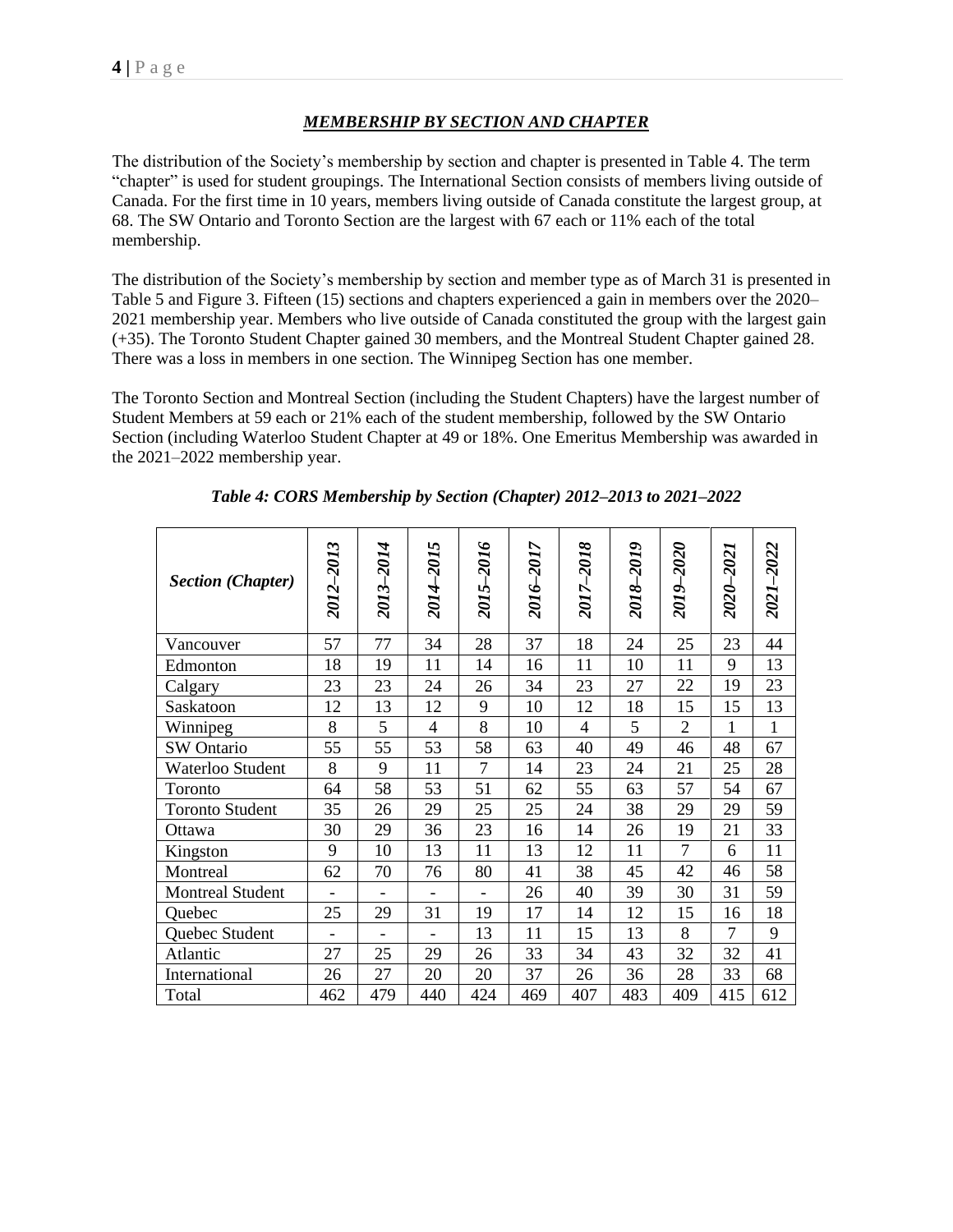| <b>Section</b> | Regular | <b>Retired</b> | <b>Student</b> | <b>Emeritus</b> | <b>Total</b> |
|----------------|---------|----------------|----------------|-----------------|--------------|
| Vancouver      | 17      |                | 27             |                 | 44           |
| Edmonton       | 7       |                | 6              |                 | 13           |
| Calgary        | 14      |                |                |                 | 23           |
| Saskatoon      | 8       |                | 4              |                 | 13           |
| Winnipeg       |         |                |                |                 | 1            |
| SW Ontario***  | 41      | 3              | 49             | $\overline{2}$  | 95           |
| Toronto****    | 60      | 5              | 59             | $\overline{2}$  | 126          |
| Ottawa         | 20      |                | 12             |                 | 33           |
| Kingston       |         |                | 3              |                 | 11           |
| Montreal*      | 55      |                | 59             | 3               | 117          |
| Quebec**       | 18      |                | 9              |                 | 27           |
| Atlantic       | 27      |                | 12             |                 | 41           |
| International  | 34      | $\overline{2}$ | 31             |                 | 68           |
| Total          | 309     | 14             | 278            | 11              | 612          |

*Table 5: CORS Membership by Section and Member Type March 31, 2022*

\*Includes Montreal Student Chapter. \*\*Includes Quebec Student Chapter. \*\*\*Includes Waterloo Student Chapter. \*\*\*\*Includes Toronto Student Chapter.

*Figure 3: CORS Membership by Section and Member Type March 31, 2022*

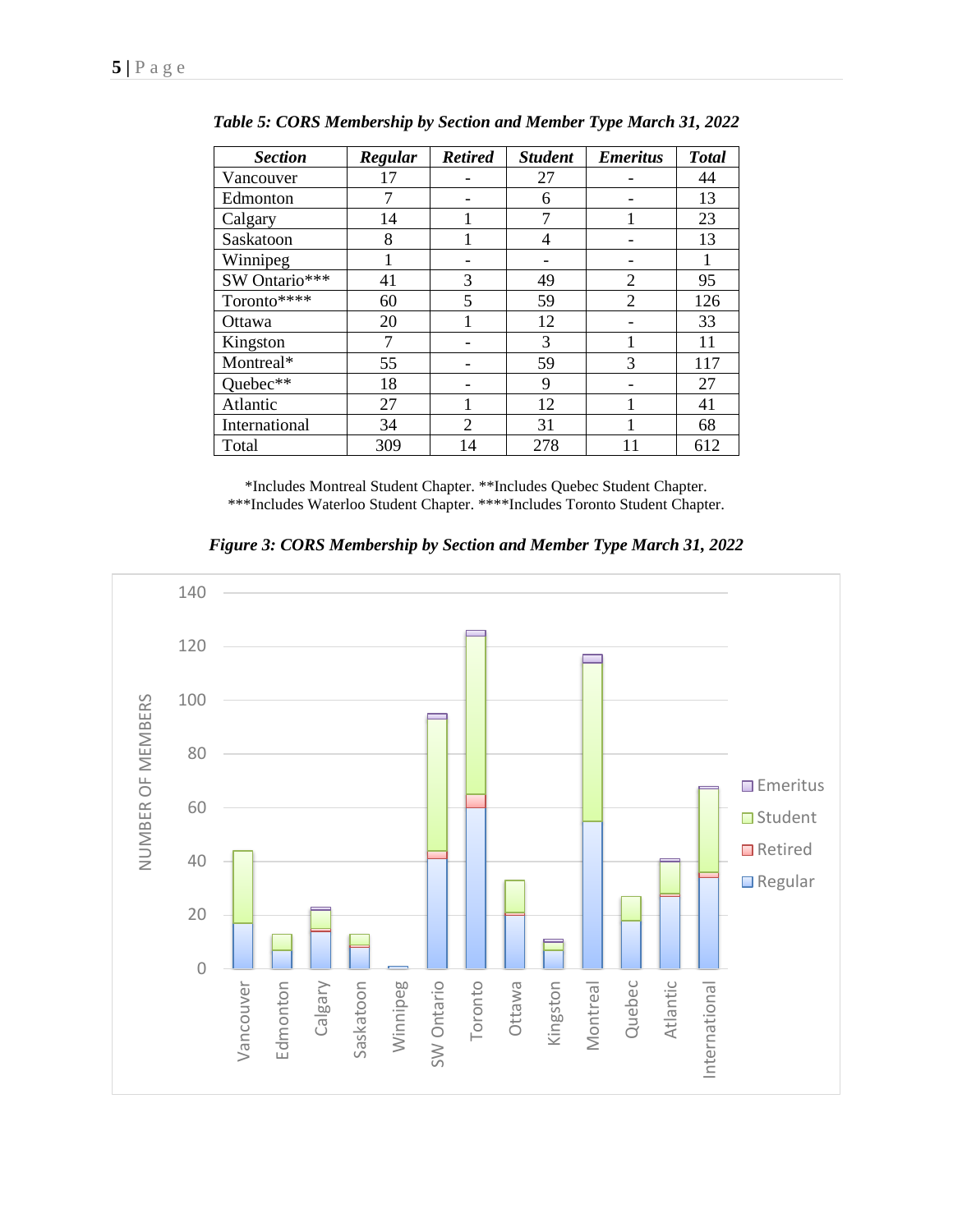# *DURATION OF MEMBERSHIP*

Table 6 and Figure 4 provide a snapshot of the CORS membership based on how long an individual has retained membership in the Society. In the 2021–2022 membership year, 280 (46%) had been in the Society for two years or less. In the 2020–2021 membership year, this category constituted 33% of the membership. The percentage of members in the 2**–**5-year category stayed the same as last year, at 16%.

*Table 6: CORS Membership by Duration of Membership in the Society as of March 31, 2022*

| <b>Duration of Membership</b> | Regular | <b>Retired</b> | <b>Student</b> | <b>Emeritus</b> | <b>Total</b> |
|-------------------------------|---------|----------------|----------------|-----------------|--------------|
| 2 Years or Less               | 72      |                | 206            |                 | 280          |
| $2-5$ Years                   | 40      |                | 57             |                 | 98           |
| $5-10$ Years                  | 61      |                | 15             |                 |              |
| $10-15$ Years                 | 53      |                |                |                 | 54           |
| $15-20$ Years                 | 28      |                |                |                 | 33           |
| $20 - 25$ Years               | 26      |                |                |                 | 26           |
| More than 25 Years            | 29      |                |                |                 | 44           |
| Total                         | 309     | 14             | 278            |                 | 612          |

*Figure 4: CORS Membership by Duration of Membership in the Society as of March 31, 2022*

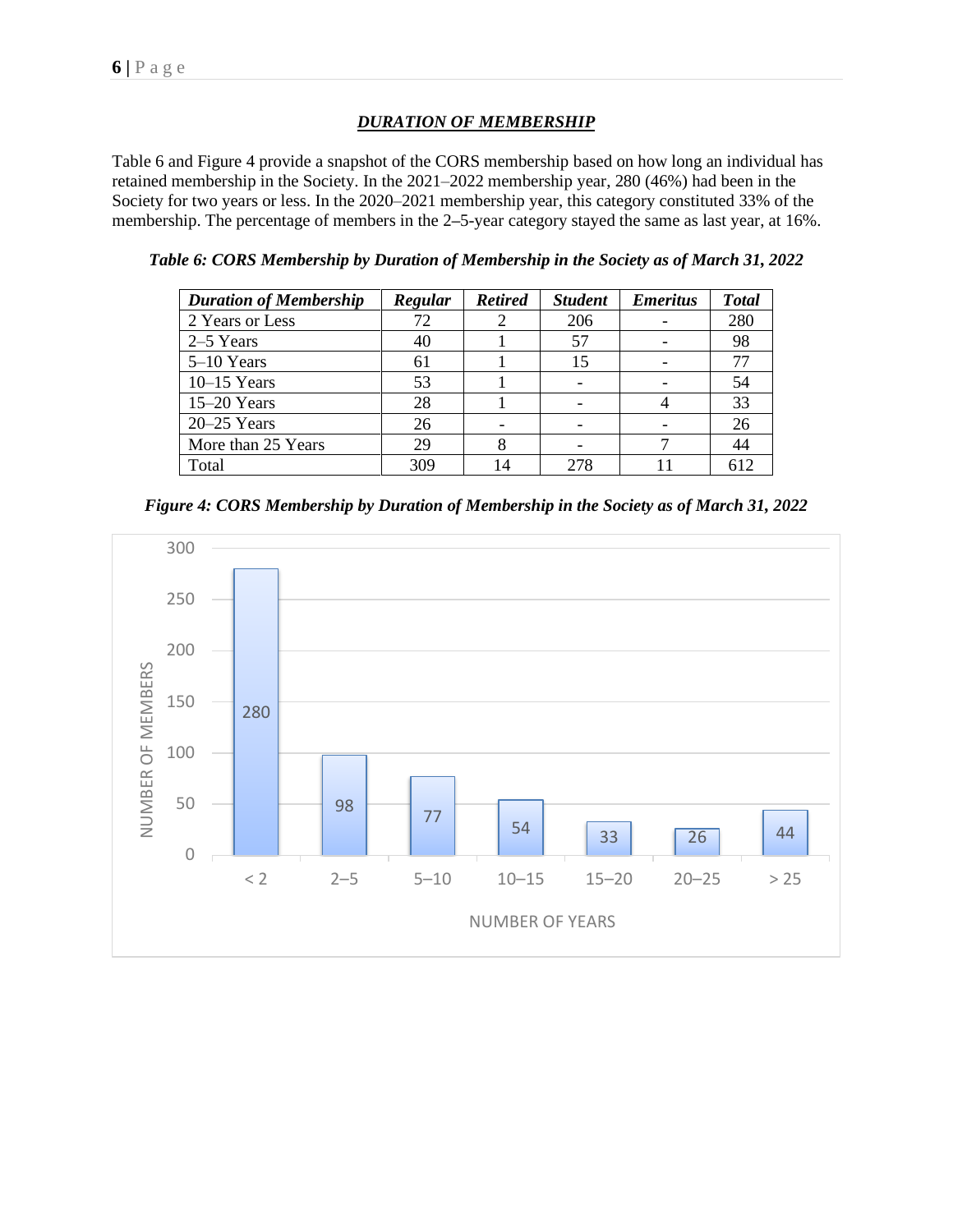# *NEW MEMBERSHIPS*

As shown in Table 7 and in Figure 5, the number of people who joined the society in the 2021–2022 membership year was 308, which is 172 more than in the 2020–2021 membership year. Included in the number of new memberships are 57 memberships that were reinstated, i.e., individuals who rejoined the Society after a lapse in their membership. The actual number of "new" members, i.e., individuals with no previous association with CORS, is therefore 251. In the tables and figures below, reinstated memberships are included with the new memberships. As shown in Table 8 and in Figure 6, the number of new Regular Members who joined was 97 (53 more than in the 2020–2021 membership year). The number of new Student Members was 208 (117 more than in the 2020–2021 membership year). There were three new Retired Members.

The CORS Diploma program, requiring membership, has proven over the years to be effective in the recruitment of Student members. Over the past three membership years, the number of CORS Diplomas issued was 36 in 2021–2022, 12 in 2020–2021, and 12 in 2019–2020. Students can request to apply for the CORS Diploma on the CORS membership form: 76 requests were received during the 2021–2022 membership year, with some applications still in process.

A distribution of the new memberships by section (chapter) over the past several membership years is presented in Table 9. For the 2021–2022 membership year, this distribution is shown in Table 10 and in Figure 7. The Montreal Section (including students) had the greatest number of new memberships with 64 or 21% of the new memberships. The Toronto Section (including students) was second largest, with 55 or 18% of the new memberships. The SW Ontario Section (including students) was third largest, with 31 or 10% of the new memberships, The Vancouver Section also had 10% of the new memberships.

|               | <b>Membership Year Total New Members</b> |
|---------------|------------------------------------------|
| 2012-2013     | 143                                      |
| 2013-2014     | 141                                      |
| 2014–2015     | 171                                      |
| 2015-2016     | 132                                      |
| 2016–2017     | 211                                      |
| $2017 - 2018$ | 129                                      |
| 2018-2019     | 192                                      |
| 2019-2020     | 133                                      |
| 2020-2021     | 136                                      |
| 2021-2022     | 308                                      |

*Table 7: New CORS Memberships 2012–2013 to 2021–2022*

*Table 8: New CORS Memberships by Member Type 2012–2013 to 2021–2022*

| <b>Member Type</b> | $\boldsymbol{\omega}$<br><b>107</b><br>2012 | A<br>201<br>$\dot{\phantom{1}}$<br>201. | ৸<br><b>107</b><br>2014 | $\check{\phantom{0}}$<br>201<br>2015 | ↖<br><b>107</b><br>2016 | 2018<br>2017 | 2019<br>2018 | 2020<br>2019 | ∼<br>202<br>2020- | 2022<br>2021 |
|--------------------|---------------------------------------------|-----------------------------------------|-------------------------|--------------------------------------|-------------------------|--------------|--------------|--------------|-------------------|--------------|
| Regular            | 51                                          | 47                                      | 55                      | 45                                   | 95                      | 36           | 76           | 43           | 44                | 97           |
| Retired            |                                             |                                         | ◠                       | ◠                                    | $\overline{2}$          |              | 3            |              |                   | 3            |
| Student            | 92                                          | 94                                      | 114                     | 85                                   | 114                     | 92           | 113          | 89           | 91                | 208          |
| Total              | 143                                         | 141                                     |                         | 132                                  | 211                     | 129          | 192          | 133          | 36                | 308          |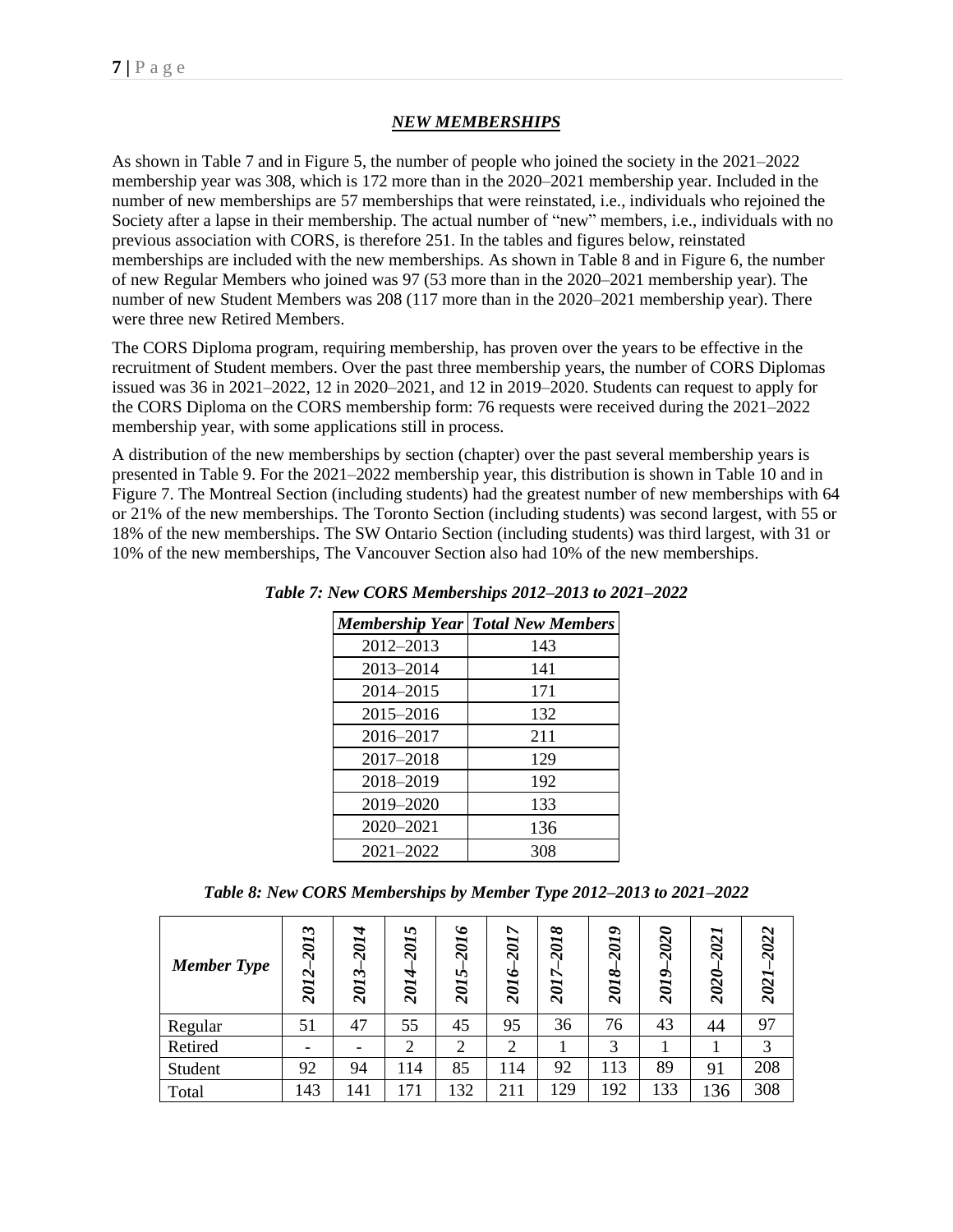

*Figure 5: New CORS Memberships 2012–2013 to 2021–2022*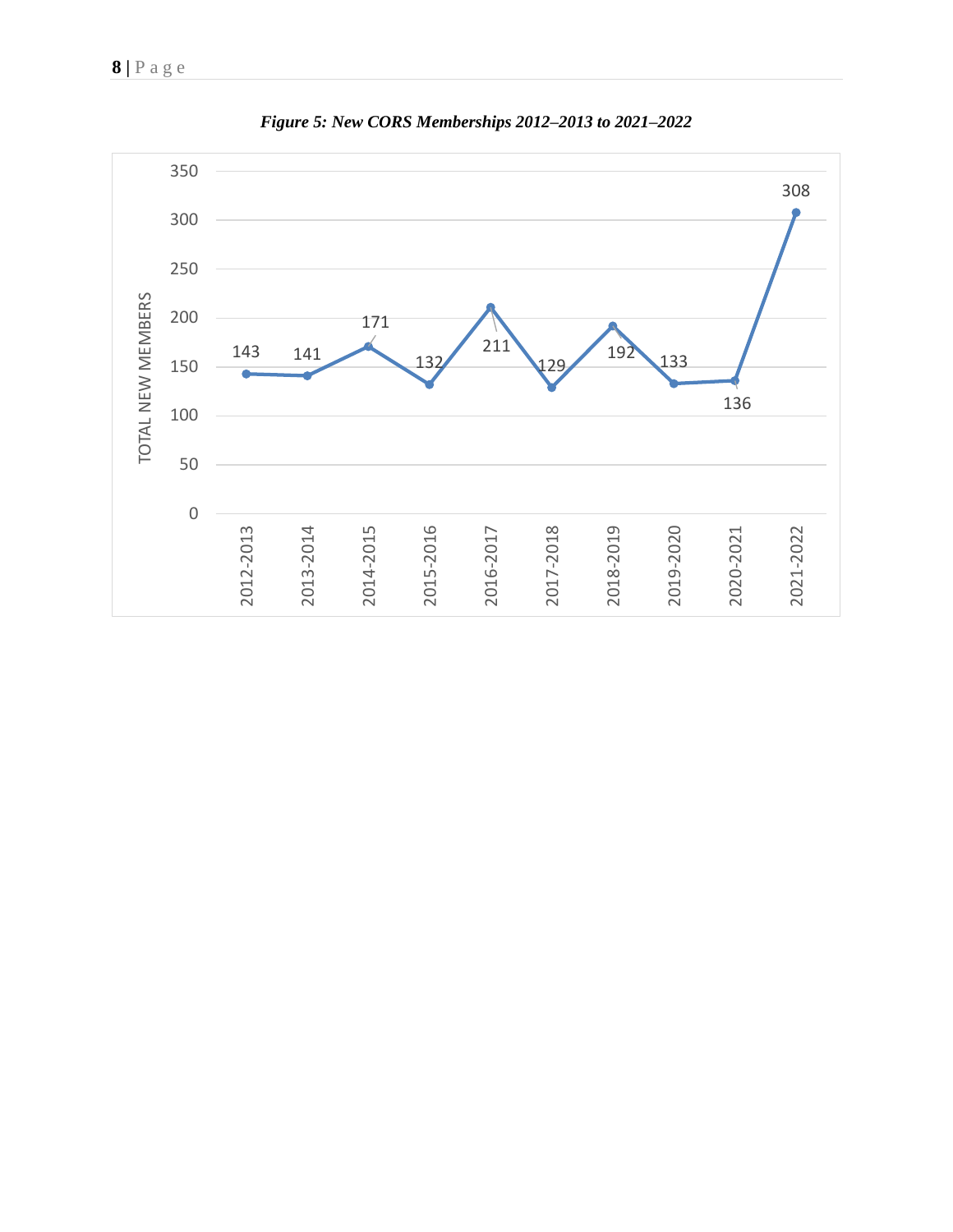

*Figure 6: New CORS Memberships by Member Type 2012–2013 to 2021–2022*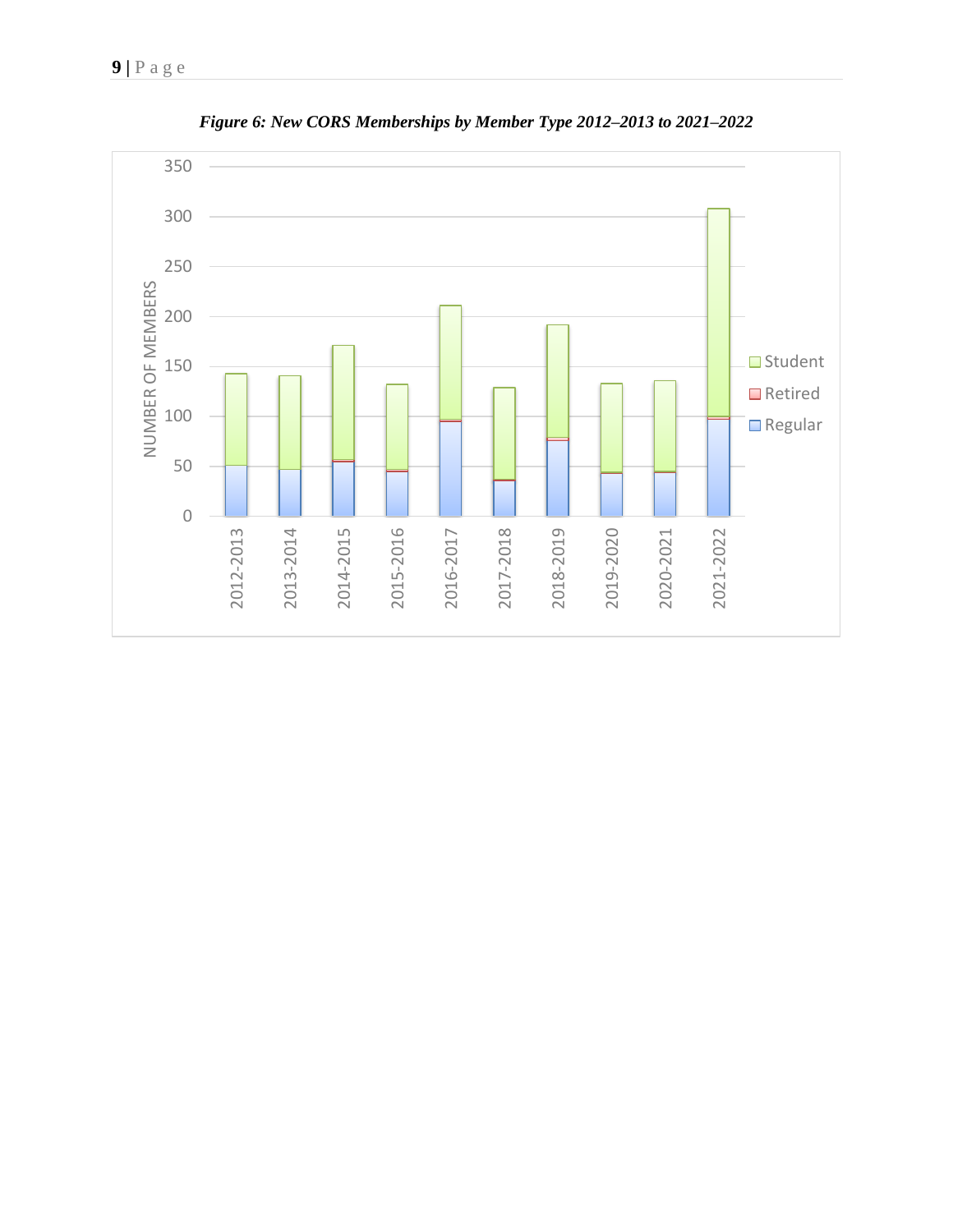| <b>Section (Chapter)</b> | 2012-2013                | 2013-2014                    | 5<br>2014-201                | $\bullet$<br>2015-201 | $\overline{ }$<br>2016-201 | 2017-2018      | 2018–2019      | 2019-2020      | 2020-2021      | 2021-2022                |
|--------------------------|--------------------------|------------------------------|------------------------------|-----------------------|----------------------------|----------------|----------------|----------------|----------------|--------------------------|
| Vancouver                | 20                       | 47                           | 14                           | 12                    | 23                         | 3              | 11             | 13             | 12             | 30                       |
| Edmonton                 | 6                        | $\overline{7}$               | $\overline{2}$               | 6                     | 8                          | 4              | $\overline{2}$ | 4              | $\mathbf{1}$   | 4                        |
| Calgary                  | $\overline{7}$           | 5                            | 8                            | 11                    | 22                         | 6              | 9              | 5              | 5              | 10                       |
| Saskatoon                | $\mathbf 1$              | 1                            | $\overline{2}$               | 1                     | $\overline{4}$             | 4              | 9              | 3              | $\overline{2}$ | $\overline{\mathcal{L}}$ |
| Winnipeg                 | 5                        | $\overline{2}$               |                              | 3                     | 5                          | 1              | $\overline{2}$ | 1              |                |                          |
| <b>SW</b> Ontario        | 23                       | 10                           | 17                           | 18                    | 25                         | 8              | 16             | 15             | 14             | 31                       |
| Waterloo Student         | 5                        | $\overline{4}$               | 7                            | 3                     | 10                         | 13             | 14             | 11             | 12             | 18                       |
| Toronto                  | $\overline{7}$           | 4                            | 11                           | 5                     | 16                         | $\overline{7}$ | 13             | 6              | 8              | 18                       |
| <b>Toronto Student</b>   | 21                       | 12                           | 22                           | 14                    | 20                         | 17             | 26             | 22             | 17             | 37                       |
| Ottawa                   | 12                       | 6                            | 18                           | $\overline{2}$        | 3                          | 4              | 13             | 5              | 6              | 17                       |
| Kingston                 | $\mathbf{1}$             | $\qquad \qquad \blacksquare$ | 8                            | $\overline{2}$        | $\overline{4}$             | 3              | 6              | $\overline{2}$ | $\overline{2}$ | 8                        |
| Montreal                 | 16                       | 20                           | 30                           | 32                    | 10                         | 5              | 11             | 6              | 9              | 18                       |
| <b>Montreal Student</b>  |                          |                              |                              | $\blacksquare$        | 13                         | 22             | 19             | 19             | 18             | 46                       |
| Quebec                   | 5                        | $\overline{7}$               | 12                           | 1                     | $\mathbf{1}$               | $\overline{2}$ |                | 1              | 3              | $\overline{\mathcal{A}}$ |
| Quebec Student           | $\overline{\phantom{a}}$ | $\qquad \qquad \blacksquare$ | $\qquad \qquad \blacksquare$ | 8                     | 6                          | 7              | 4              | $\overline{4}$ | $\overline{4}$ | 7                        |
| Atlantic                 | 7                        | $\overline{2}$               | 11                           | $\overline{2}$        | 13                         | 11             | 16             | 6              | 7              | 14                       |
| International            | 5                        | 12                           | 8                            | 10                    | 26                         | 12             | 21             | 10             | 16             | 42                       |
| Total                    | 143                      | 141                          | 171                          | 132                   | 211                        | 129            | 192            | 133            | 136            | 308                      |

*Table 9: New CORS Memberships by Section (Chapter) 2012–2013 to 2021–2022*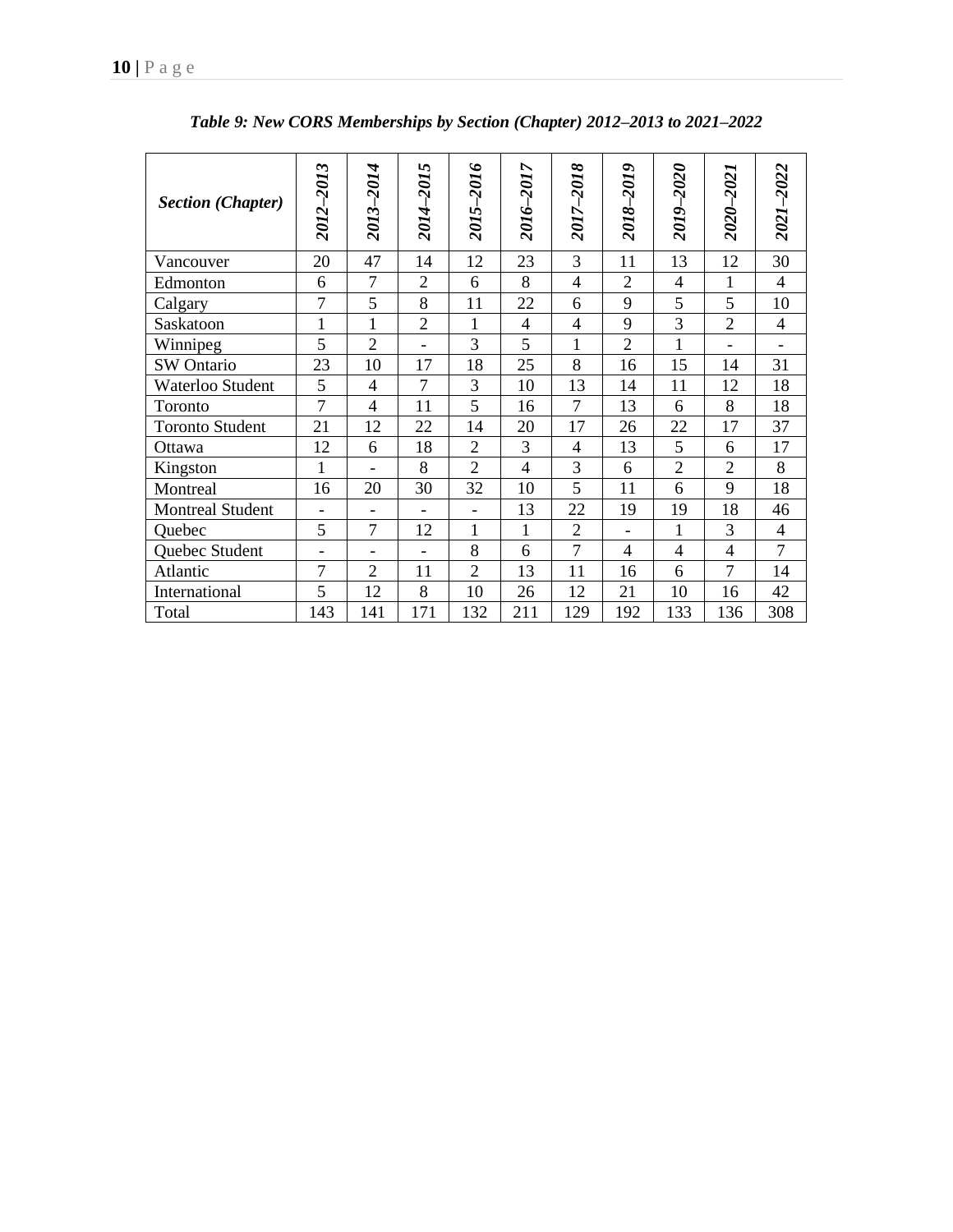| <b>Section</b> | Regular | <b>Retired</b> | <b>Student</b> | <b>Total</b> |
|----------------|---------|----------------|----------------|--------------|
| Vancouver      | 6       |                | 24             | 30           |
| Edmonton       |         |                | 3              | 4            |
| Calgary        | 6       |                | 4              | 10           |
| Saskatoon      |         |                | 3              | 4            |
| Winnipeg       |         |                |                |              |
| SW Ontario***  | 11      | $\overline{2}$ | 36             | 49           |
| Toronto****    | 17      |                | 37             | 55           |
| Ottawa         | 7       |                | 10             | 17           |
| Kingston       | 5       |                | 3              | 8            |
| Montreal*      | 18      |                | 46             | 64           |
| Quebec**       | 4       |                | 7              | 11           |
| Atlantic       | 4       |                | 10             | 14           |
| International  | 17      |                | 25             | 42           |
| Total          | 97      | 3              | 208            | 308          |

*Table 10: New CORS Memberships in 2021***–***2022 by Section and Member Type*

\*Includes Montreal Student Chapter. \*\*Includes Quebec Student Chapter. \*\*\*Includes Waterloo Student Chapter. \*\*\*\*Includes Toronto Student Chapter.

*Figure 7: New CORS Memberships in 2021***–***2022 by Section and Member Type*

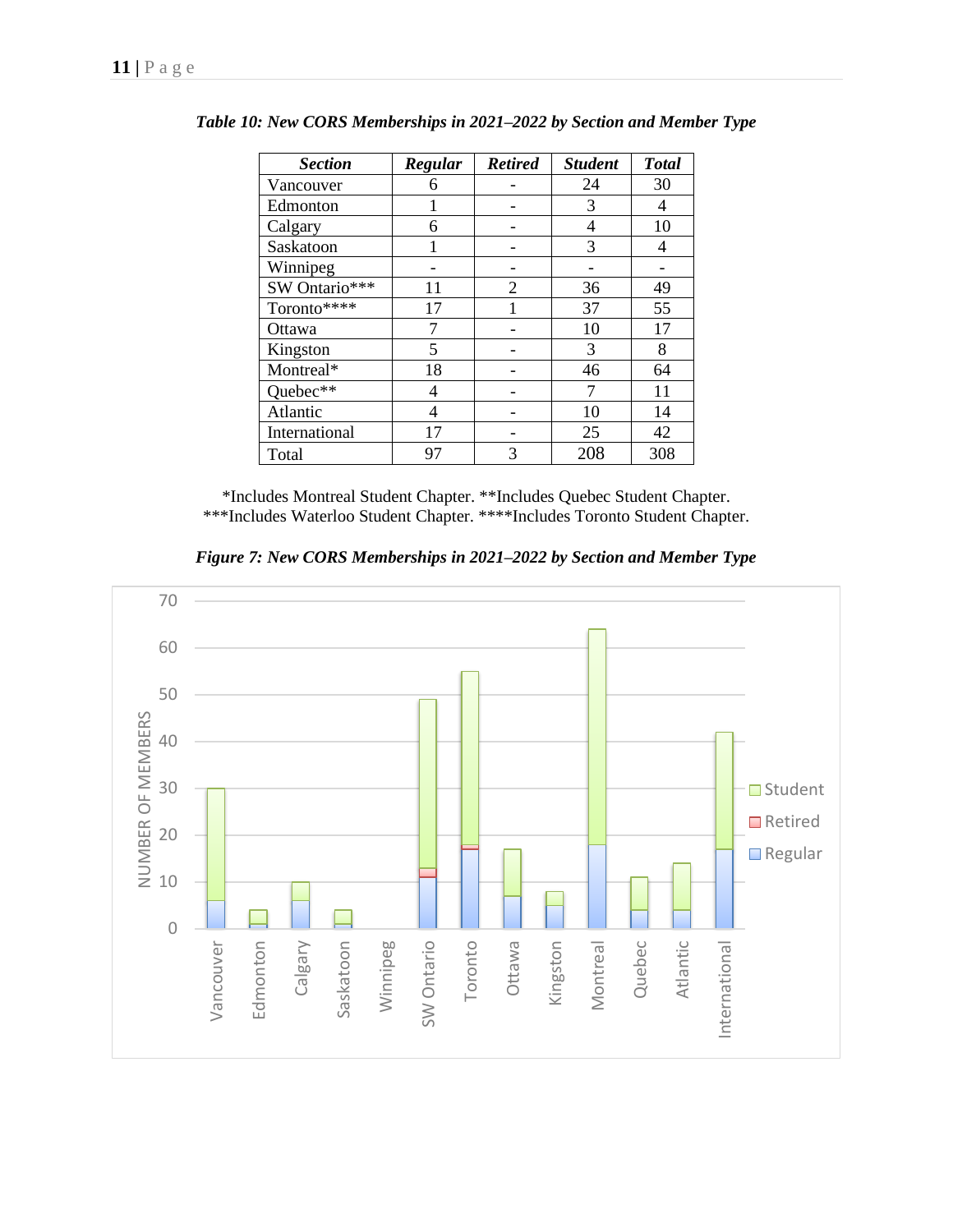# *DISCONTINUED MEMBERS*

In the 2021–2022 membership year, members were discontinued if they did not pay their dues by October 1, 2021 meaning that payment was six months overdue. Also, members are discontinued at their request, or if there is no way to contact them by post or email due to invalid contact information. As shown in Table 12 and in Figure 8, of the 49 memberships discontinued in the 2021–2022 membership year, 25 (51%) were Regular Members, two (4%) were Retired Members, and 22 (45%) were Student Members.

The distribution of discontinued memberships by section is provided in Table 13. Discontinued memberships by section and member type for the 2021–2022 membership year is presented in Table 14 and in Figure 9. The greatest number of discontinued memberships occurred in the Montreal Section (including students), at 10 members (20% of the discontinued memberships).

The duration of the memberships that were discontinued in the 2021–2022 membership year by member type is provided in Table 15 and Figure 9. Of the memberships that were discontinued 3 (6%) had been held for two years or less. In the 2020–2021 membership year, this figure was 30%, and in the 2019–2020 membership year, this figure was 23%. In the 2–5 year category, 28 (57%) of the discontinued memberships occurred. Also, 31 (63%) of the discontinued memberships in the 2021–2022 membership year had been held for five years or less.

The number of CORS members who registered for the CORS Annual Conference is stated below. In 2018 and 2019, 65–70% of conference attendees became or continued being CORS members for the following membership year (2018–2019 and 2019–2020, respectively). CORS gave free memberships for the 2018 fiscal year to all attendees of the 2017 joint IFORS/CORS conference in Quebec City who also paid for their membership for 2017–2018 before registering for the conference. The 2020 CORS Conference was cancelled. The 2021 CORS Conference was held virtually.

The date indicates the last registration received for that year's conference.

Numbers for the 2021 and 2022 Conferences were not available. 2020 Conference = 36 CORS members (out of 43 total registrants) as of March 30, 2020 2019 Conference = 149 CORS members (out of 231 total registrants) as of May 27, 2019 2018 Conference = 188 CORS members (out of 265 total registrants) as of June 5, 2018

| <b>Discontinued Reason</b> | $\tilde{ }$<br><b>201</b><br>$\boldsymbol{\sim}$<br>201 | A<br>$\vec{v}$<br>$\sim$<br>$\tilde{\phantom{0}}$<br><b>201</b> | ↜<br>$\overline{\mathcal{C}}$<br>٣<br>$\tilde{o}$<br>$\mathbf{\bar{\sim}}$ | ৩<br>201<br>n<br>$\tilde{a}$<br>$\mathbf{\bar{c}}$ | ↖<br><b>201</b><br>2016 | ∞<br>201<br>↖<br>20I. | $\bullet$<br>$\overline{\bm{c}}$<br>$\bar{\mathbf{c}}$<br>∞<br>$\overline{\mathcal{O}}$<br>$\mathbf{\bar{\sim}}$ | ∘<br>202<br>2019 | $\mathbf{\mathcal{Z}}$<br>2021 | 202.<br>202 |
|----------------------------|---------------------------------------------------------|-----------------------------------------------------------------|----------------------------------------------------------------------------|----------------------------------------------------|-------------------------|-----------------------|------------------------------------------------------------------------------------------------------------------|------------------|--------------------------------|-------------|
| Mail Returned              |                                                         |                                                                 |                                                                            |                                                    |                         |                       |                                                                                                                  |                  |                                |             |
| Withdrew                   | 32                                                      | 28                                                              | 20                                                                         | 25                                                 | 10                      | 14                    | ⌒                                                                                                                | 10               | 12                             | 16          |
| In arrears                 | 94                                                      | 90                                                              | 124                                                                        | 101                                                | 82                      | 134                   | 68                                                                                                               | 161              | 89                             | 39          |
| Total                      | 130                                                     | 118                                                             | 144                                                                        | 126                                                | 92                      | 148                   | 71                                                                                                               | 171              | 101                            | 56          |

| Table 11: Discontinued CORS Memberships 2012-2013 to 2021-2022 |  |
|----------------------------------------------------------------|--|
|----------------------------------------------------------------|--|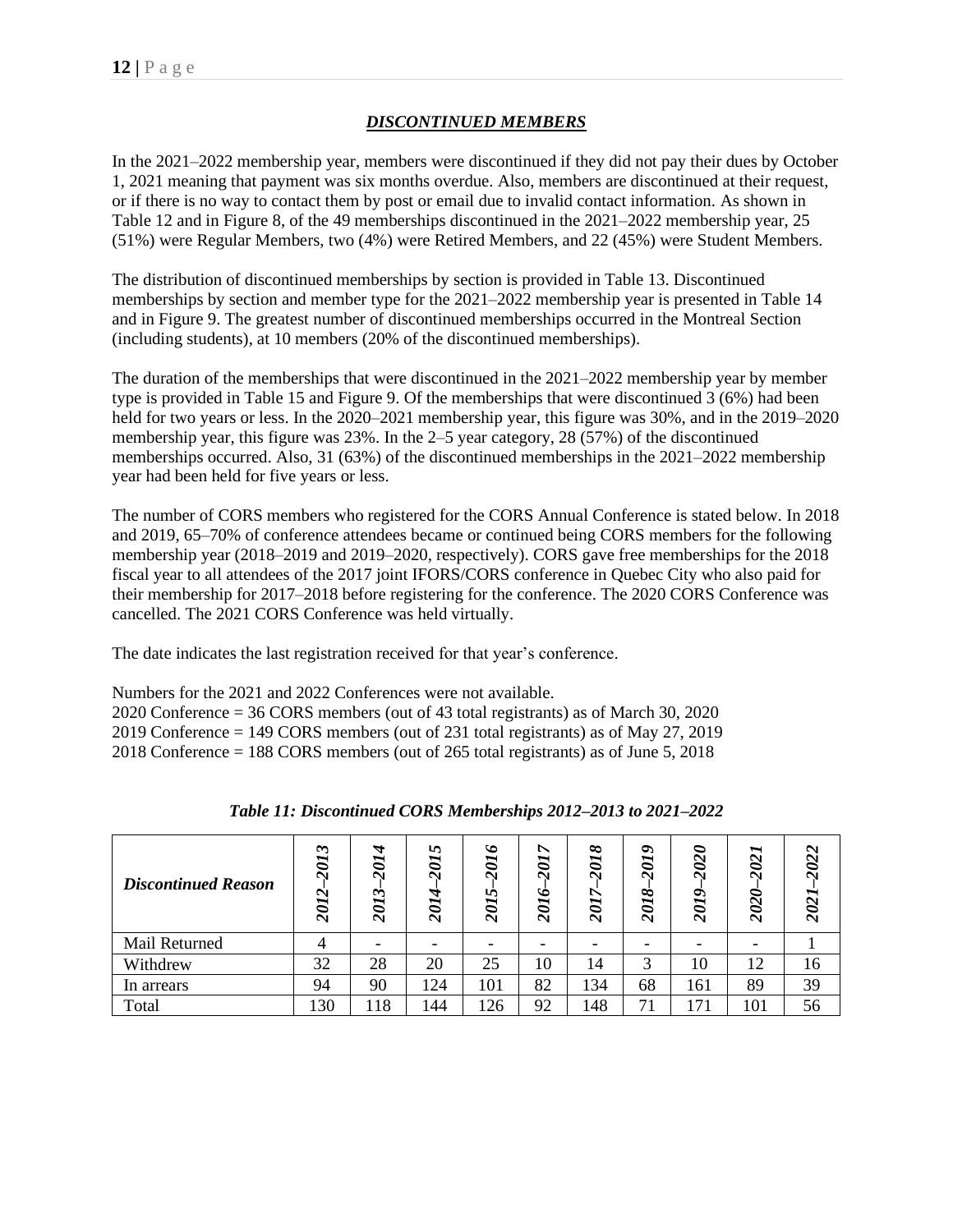| <b>Member Type</b> | $\mathbf{\hat{z}}$<br>201<br>$\boldsymbol{\sim}$<br>201 | 2014<br>$\ddot{\phantom{1}}$<br>201 | ৸<br>201.<br>$\overline{a}$<br>201 | $\bullet$<br>201<br>v,<br>201 | $\breve{~}$<br><b>107</b><br>$\ddot{\circ}$<br>201 | 2018<br>v.<br><b>10Z</b> | ヘ<br>$\overline{\mathfrak{d}}$<br>$\bar{\mathbf{c}}$<br>∞<br>$\overline{\mathcal{U}}$<br>$\bar{\mathbf{c}}$ | 020<br>$\bar{\mathbf{c}}$<br>$\bullet$<br>$\overline{\mathfrak{d}}$<br>$\bar{\mathbf{c}}$ | 2021<br>202 | $\sim$<br>202<br>202 |
|--------------------|---------------------------------------------------------|-------------------------------------|------------------------------------|-------------------------------|----------------------------------------------------|--------------------------|-------------------------------------------------------------------------------------------------------------|-------------------------------------------------------------------------------------------|-------------|----------------------|
| Regular            | 55                                                      | 48                                  | 59                                 | 49                            | 41                                                 | 74                       | 29                                                                                                          | 73                                                                                        | 35          | 27                   |
| Retired            |                                                         | 3                                   | 6                                  |                               | ⌒                                                  |                          |                                                                                                             |                                                                                           | 6           |                      |
| Student            | 74                                                      | 67                                  | 79                                 | 76                            | 49                                                 | 73                       | 42                                                                                                          | 91                                                                                        | 60          | 27                   |
| Total              | 130                                                     | 18                                  | 144                                | 126                           | 92                                                 | 148                      | 71                                                                                                          | 171                                                                                       | 101         | 56                   |

*Table 12: Discontinued CORS Memberships by Member Type 2012–2013 to 2021–2022*

*Figure 8: Discontinued CORS Memberships by Member Type 2012–2013 to 2021–2022*

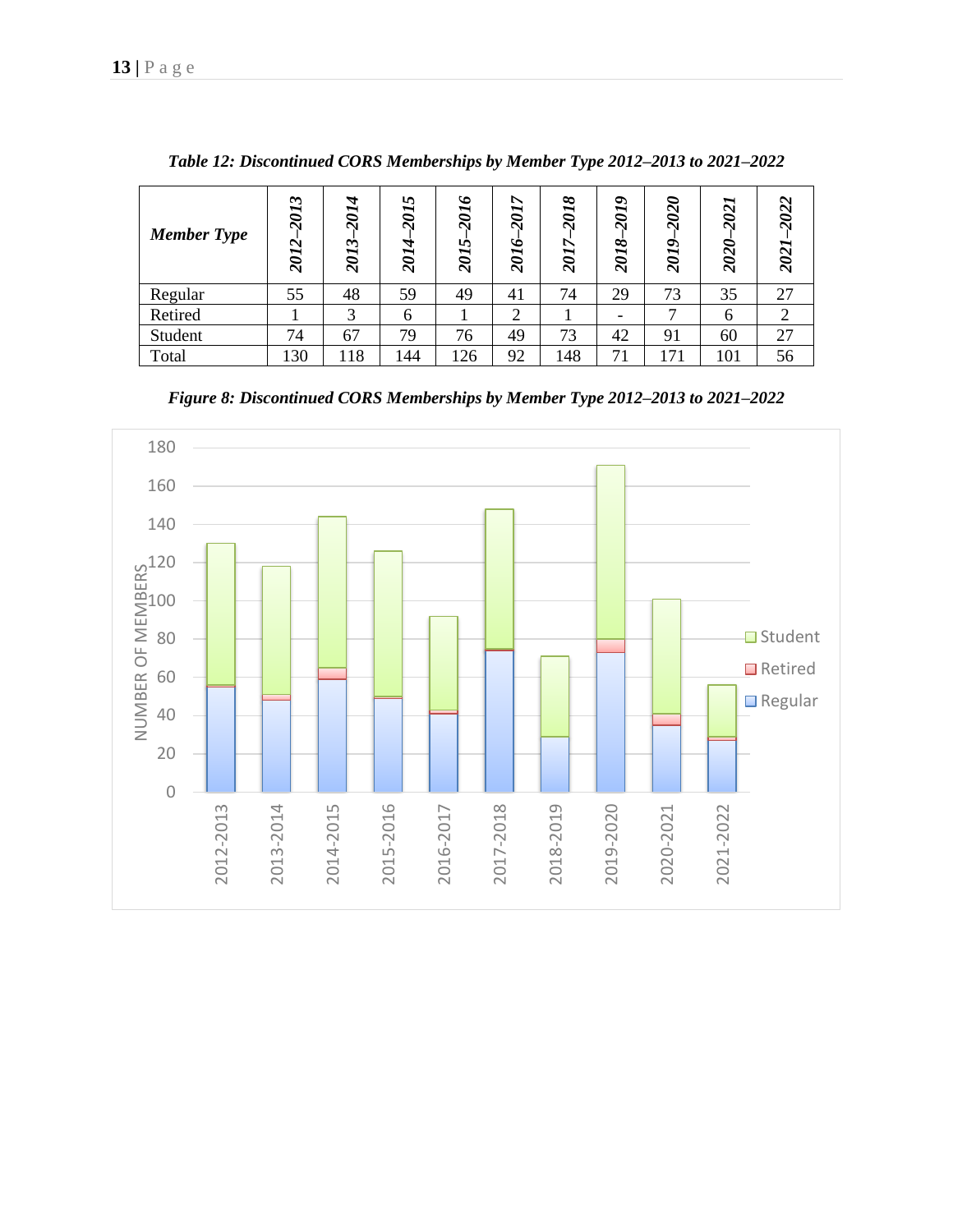| <b>Section (Chapter)</b> | 2012–2013                | 2013-2014                | 2014-2015                    | 2015-2016                    | 2016–2017      | 2017-2018      | 2018-2019                | 2019-2020      | 2020–2021      | 2021-2022      |
|--------------------------|--------------------------|--------------------------|------------------------------|------------------------------|----------------|----------------|--------------------------|----------------|----------------|----------------|
| Vancouver                | 11                       | 12                       | 47                           | 16                           | 5              | 20             | 5                        | 9              | 13             | $\overline{4}$ |
| Edmonton                 | 10                       | $\overline{7}$           | 9                            | 3                            | 3              | 10             | $\overline{4}$           | $\mathbf{1}$   | $\overline{2}$ |                |
| Calgary                  | 5                        | 8                        | $\overline{2}$               | $\overline{7}$               | $\overline{7}$ | 14             | 3                        | 6              | $\overline{7}$ | 3              |
| Saskatoon                | $\mathbf{1}$             |                          | $\mathbf{1}$                 | $\overline{2}$               | $\overline{2}$ | 3              | $\overline{\phantom{a}}$ | 5              | $\mathbf{1}$   | $\overline{4}$ |
| Winnipeg                 | $\mathbf{1}$             | $\overline{4}$           |                              | 1                            | $\mathbf{1}$   | 6              | $\overline{\phantom{a}}$ | $\overline{2}$ | 1              |                |
| SW Ontario               | 15                       | 15                       | 13                           | 16                           | 9              | 23             | 4                        | 13             | 9              | 6              |
| Waterloo Student         |                          |                          |                              |                              | $\mathbf{1}$   | 5              | 7                        | 8              | 5              | 3              |
| Toronto                  | 33                       | 27                       | 23                           | 20                           | 5              | 10             | 5                        | 16             | 11             | 6              |
| <b>Toronto Student</b>   | $\overline{\phantom{0}}$ | $\overline{\phantom{a}}$ | $\qquad \qquad \blacksquare$ | -                            | 8              | 13             | 11                       | 21             | 15             | $\overline{4}$ |
| Ottawa                   | 10                       | 9                        | 9                            | 15                           | 9              | 5              | 1                        | 8              | $\overline{4}$ | 3              |
| Kingston                 | $\overline{2}$           | $\mathbf{1}$             | 3                            | 5                            | -              | 1              | 4                        | 3              | 3              | $\overline{2}$ |
| Montreal                 | 21                       | 10                       | 17                           | 21                           | 9              | 4              | 6                        | 13             | 4              | 5              |
| <b>Montreal Student</b>  | $\overline{a}$           |                          | -                            | $\qquad \qquad \blacksquare$ | 15             | 6              | 10                       | 22             | 9              | 6              |
| Quebec                   | 9                        | 6                        | 5                            | 7                            | 4              | $\overline{2}$ | $\overline{2}$           | 1              | $\blacksquare$ | $\mathbf{1}$   |
| Quebec Student           | $\blacksquare$           |                          | $\overline{\phantom{0}}$     | ۰                            | 4              | 3              | 3                        | 5              | 4              | $\overline{2}$ |
| Atlantic                 | 6                        | 8                        | $\overline{2}$               | $\overline{4}$               | 3              | 5              | 3                        | 20             | 5              | $\overline{2}$ |
| International            | 5                        | 11                       | 12                           | 9                            | 5              | 18             | 3                        | 18             | 8              | 5              |
| Total                    | 130                      | 118                      | 144                          | 126                          | 92             | 148            | 71                       | 171            | 101            | 56             |

*Table 13: Discontinued CORS Memberships by Section (Chapter) 2012–2013 to 2021–2022*

*Table 14: Discontinued CORS Memberships in 2021***–***2022 by Section and Member Type*

| <b>Section</b> | Regular                  | <b>Retired</b> | <b>Student</b> | <b>Total</b>   |
|----------------|--------------------------|----------------|----------------|----------------|
| Vancouver      |                          |                |                |                |
| Edmonton       |                          |                |                |                |
| Calgary        | 3                        |                |                | 3              |
| Saskatoon      | 3                        |                |                | 4              |
| Winnipeg       |                          |                |                |                |
| SW Ontario***  | 3                        |                | 6              | 9              |
| Toronto****    | 5                        |                |                | 10             |
| Ottawa         | 3                        |                |                | 3              |
| Kingston       | 2                        |                |                | 2              |
| Montreal*      | $\overline{\mathcal{L}}$ |                | 6              | 11             |
| Quebec**       |                          |                | 2              | 3              |
| Atlantic       |                          |                |                | $\overline{c}$ |
| International  |                          |                |                | 5              |
| Total          | 27                       | 2              | 27             | 56             |

\*Includes Montreal Student chapter. \*\*Includes Quebec Student chapter.

\*\*\*Includes Waterloo Student chapter. \*\*\*\*Includes Toronto Student chapter.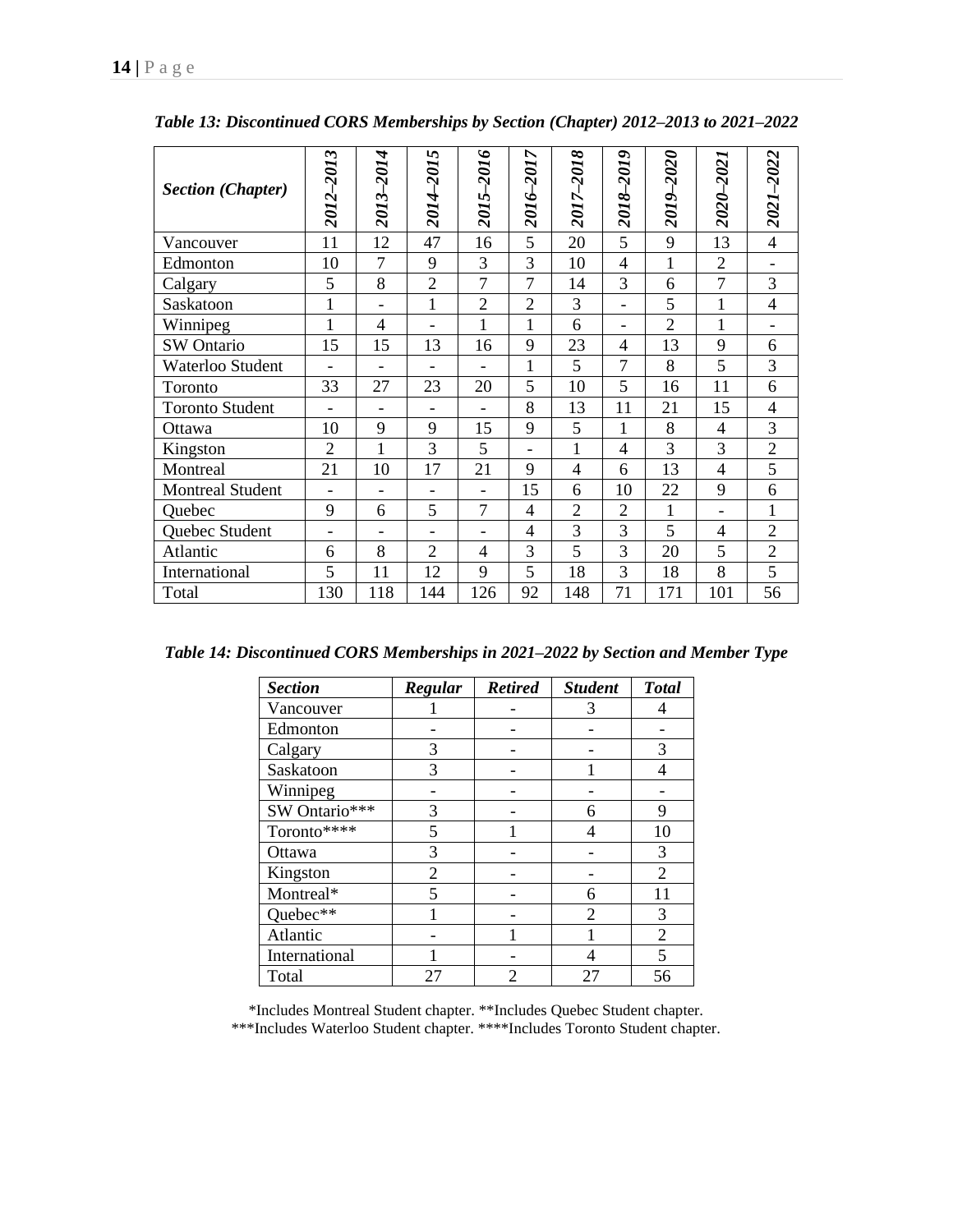

*Figure 9: Discontinued CORS Memberships in 2021***–***2022 by Section and Member Type*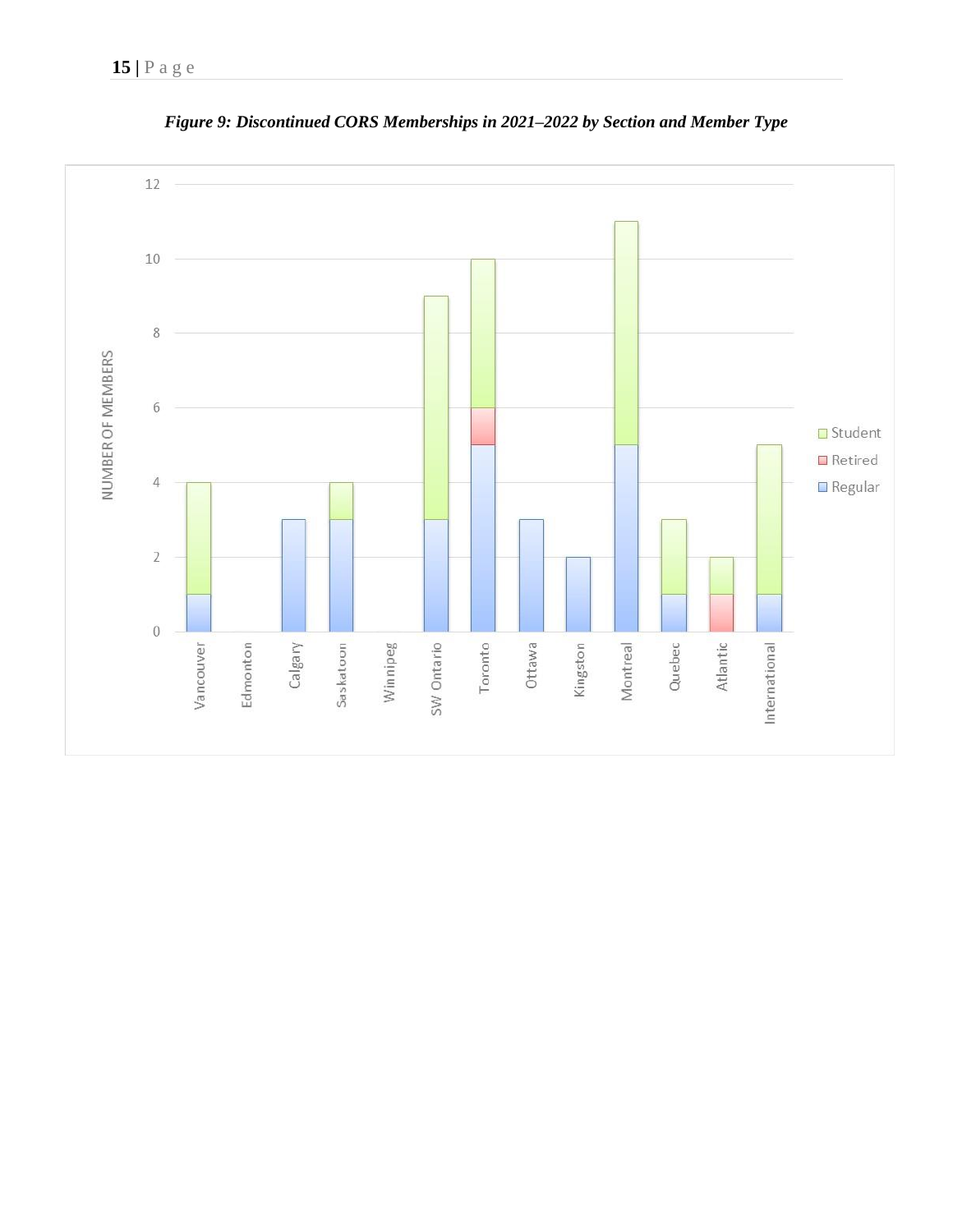| Category           | Regular | <b>Retired</b> | <b>Student</b> | <b>Total</b> |
|--------------------|---------|----------------|----------------|--------------|
| 2 Years or Less    |         |                |                | 11           |
| 2–5 Years          |         |                | 21             | 28           |
| 5-10 Years         |         |                |                |              |
| $10-15$ Years      |         |                |                |              |
| $15-20$ years      |         |                |                |              |
| $20 - 25$ Years    |         |                |                |              |
| More than 25 years |         |                |                |              |
| Total              |         |                |                |              |

*Table 15: Duration of CORS Memberships Discontinued in 2021***–***2022 Membership Year*

*Figure 10: Duration of CORS Memberships Discontinued in 2021–2022 Membership Year*

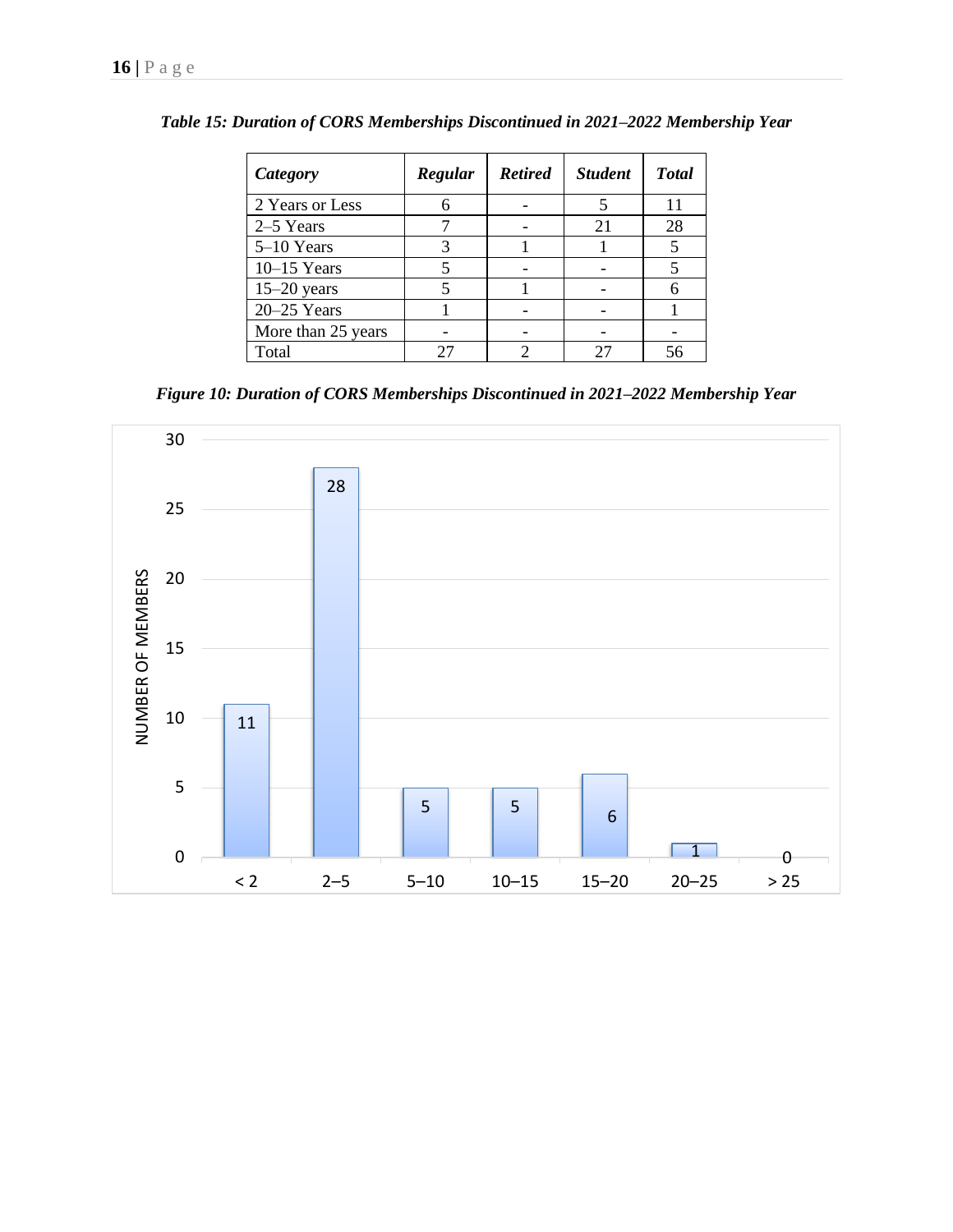# *PAYMENT STATUS OF MEMBERSHIP*

A snapshot of the membership at the end of the 2021**–**2022 membership year in terms of the number of membership renewals processed before the payment due date of April 1, 2022 is provided in Table 16 and in Figure 11. The number of members who paid for the 2022–2023 membership year as of March 31, 2022 was 288 or 47%, the lowest in three years. By March 31, 2021, 68% had renewed, and by March 31, 2020, 55% had renewed. Refer to Table 16 and Figure 11 to identify those sections and chapters where efforts should be made to encourage renewals to improve membership retention. The invoicing process is conducted by email in January. Membership payments were made online (credit card or a PayPal account), by credit card over the phone through Membership Services, or by cheque.

Between April 1, 2021 and March 31, 2022, a total of 504 payments were conducted on behalf of CORS by Membership Services in the processing of membership renewals and new memberships. Table 17 and Figure 12 show how members preferred to pay their fees: 4 (1%) by cheque, 5 (1%) by a manual transaction with a credit card by phone, and 495 (%) online with a credit card.

| <b>Section (Chapter)</b> | <b>Dues Paid</b> | Dues unpaid | <b>Total Members</b> |
|--------------------------|------------------|-------------|----------------------|
| Vancouver                | 24               | 20          | 44                   |
| Edmonton                 | 8                | 5           | 13                   |
| Calgary                  | 10               | 13          | 23                   |
| Saskatoon                | 10               | 3           | 13                   |
| Winnipeg                 |                  |             |                      |
| <b>SW</b> Ontario        | 34               | 33          | 67                   |
| Waterloo Student         | 5                | 23          | 28                   |
| Toronto                  | 36               | 31          | 67                   |
| <b>Toronto Student</b>   | 23               | 36          | 59                   |
| Ottawa                   | 15               | 18          | 33                   |
| Kingston                 | 5                | 6           | 11                   |
| Montreal                 | 32               | 26          | 58                   |
| <b>Montreal Student</b>  | 16               | 43          | 59                   |
| Quebec                   | 13               | 5           | 18                   |
| Quebec Student           | $\overline{2}$   | 7           | 9                    |
| Atlantic                 | 27               | 14          | 41                   |
| International            | 27               | 41          | 68                   |
| Total                    | 288              | 324         | 612                  |

| Table 16: Payment Status of CORS Membership by Section (Chapter) March 31, 2022 |  |  |
|---------------------------------------------------------------------------------|--|--|
|                                                                                 |  |  |

# *METHOD OF PAYMENT*

| <b>Method of Payment</b>  | <b>Number</b> | $\%$     |
|---------------------------|---------------|----------|
| <b>Online Credit Card</b> | 495           | 98%      |
| Manual Credit Card        |               | $1\%$    |
| Cheque                    |               | $1\%$    |
| Total                     | 504           | $(10\%)$ |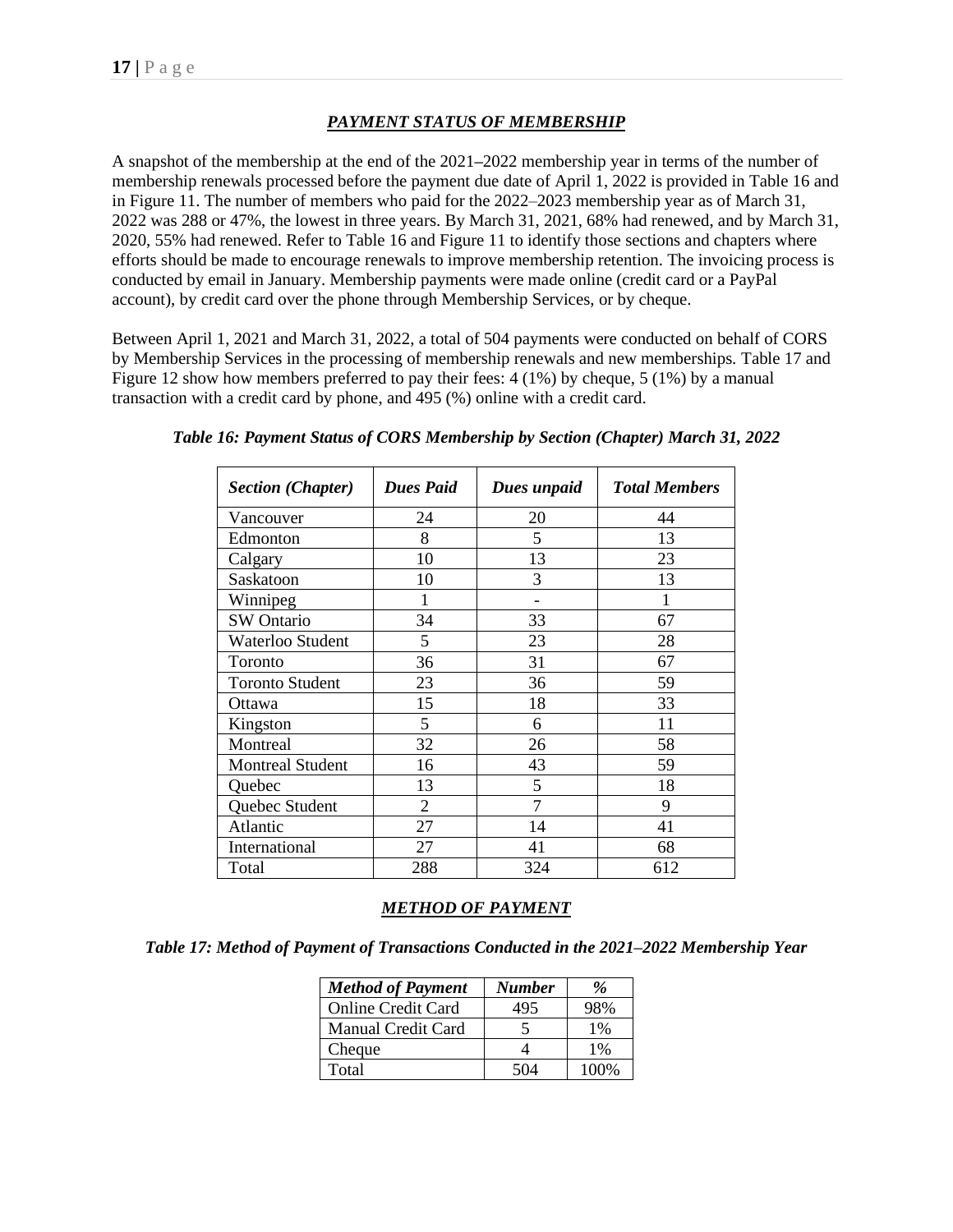